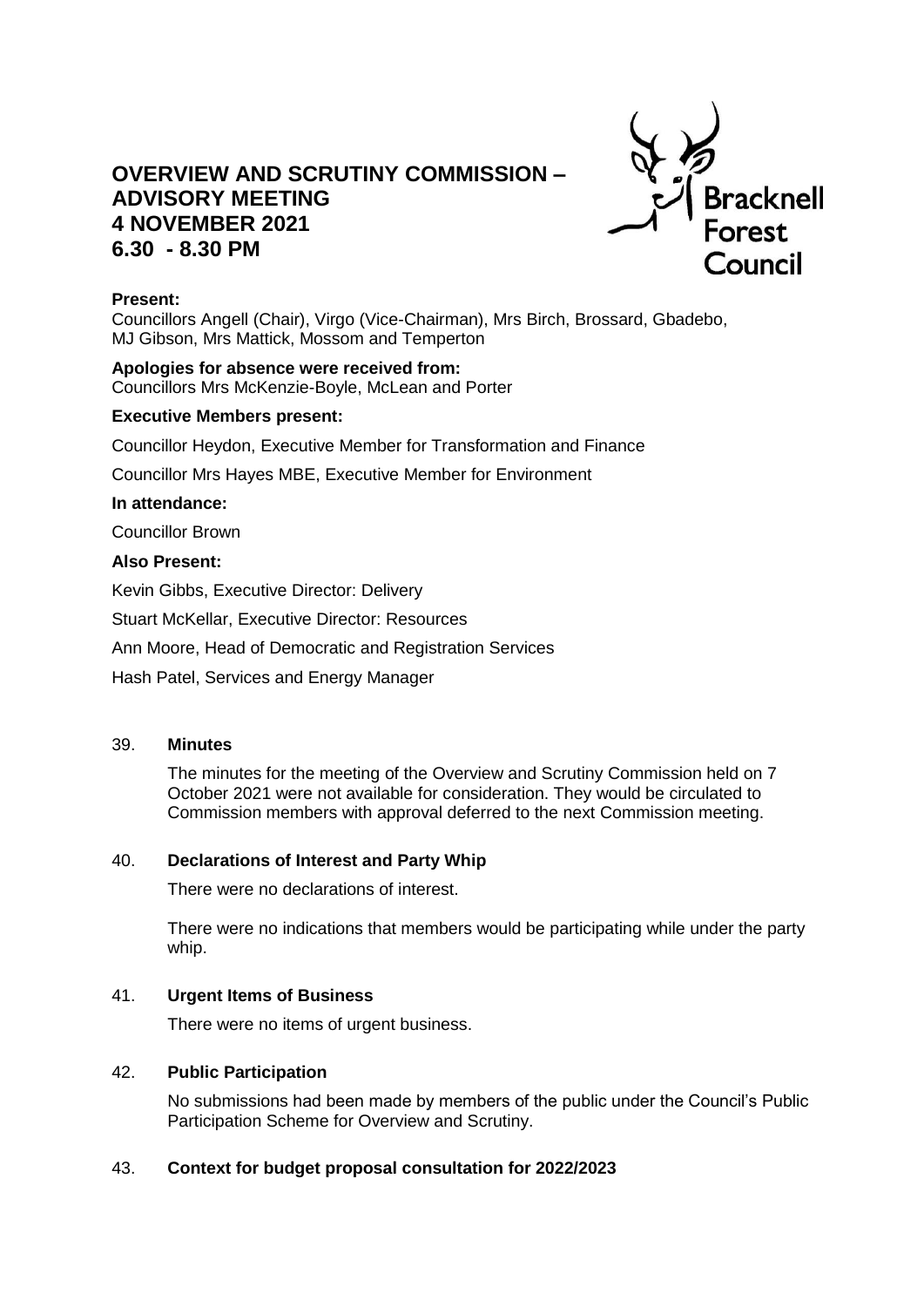The Commission had invited Stuart McKellar, Executive Director: Resources and Councillor Heydon, Executive Member for Transformation and Finance to address the meeting before considering key issues and discussing how to prepare for the upcoming budget proposal consultation.

Stuart McKellar, Executive Director: Resources, provided the Commission with an update on the in-year budget monitoring as well as impact of the Spending Review delivered on 27 October 2021.

Arising from questions and discussion, the following points were noted:

- Not enough highways maintenance schemes had been identified to date during the year that could be considered large enough to classify as capital. It was explained that more work would be done to identify options to mitigate the risk to the revenue budget throughout the year.
- A predicted overspend for Mental Health Services of £832,000 was reported, mostly due to an increase of demand for services bought on by the pandemic. The Executive Director: Resources agreed to participate in the Mental Health Review panel regarding funding for this area.
- There was an increase in the costs of supporting children with Special Educational Needs and Disabilities (SEND) within schools. The scale of the overspend within the current year was predicted to be approximately £8million. This deficit is currently ringfenced and underwritten by the Department for Education.
- Concerns were raised that, as reported in the national press, these SEND services were in great demand have driven up provider prices. It was acknowledged that this was not something that local authorities had control over, and solutions were being considered at a national level that would not penalise local authorities.
- The Executive Director: Resources agreed to provide budget information for home to school transport for SEND students for consideration by the SEND review.
- It was explained that funding from the New Homes Bonus scheme was based on the number of new homes built and occupied from one year to the next and this was unaffected by the local plans, which set the future context.
- The Executive Director: Resources confirmed that as Section 151 officer he would recommend increasing council tax as this is the only significant, controllable income source.
- The cost of agency staff, particularly within the People directorate, was identified as an ongoing issue. Work was ongoing to increase direct recruitment in key services areas, led by Pamela Moffat, Head of OD, working closely with the Executive Director: people and her departmental management team.

Hash Patel, Services and Energy Manager answered the Commission's queries on the briefing note provided on issues affecting current costs of energy:

- The Council's energy requirement for 2021-2022 had already been purchased, allowing for a fixed price rate up to March 2022. 80% of energy had also been purchased for 2022-2023.
- The increase in energy costs was directly linked to the price of gas, as the production of energy was still reliant on gas.
- It was anticipated that the market would have stabilised before more energy would be purchased, and that further projections for pricing would be evaluated closer to 2023-2024.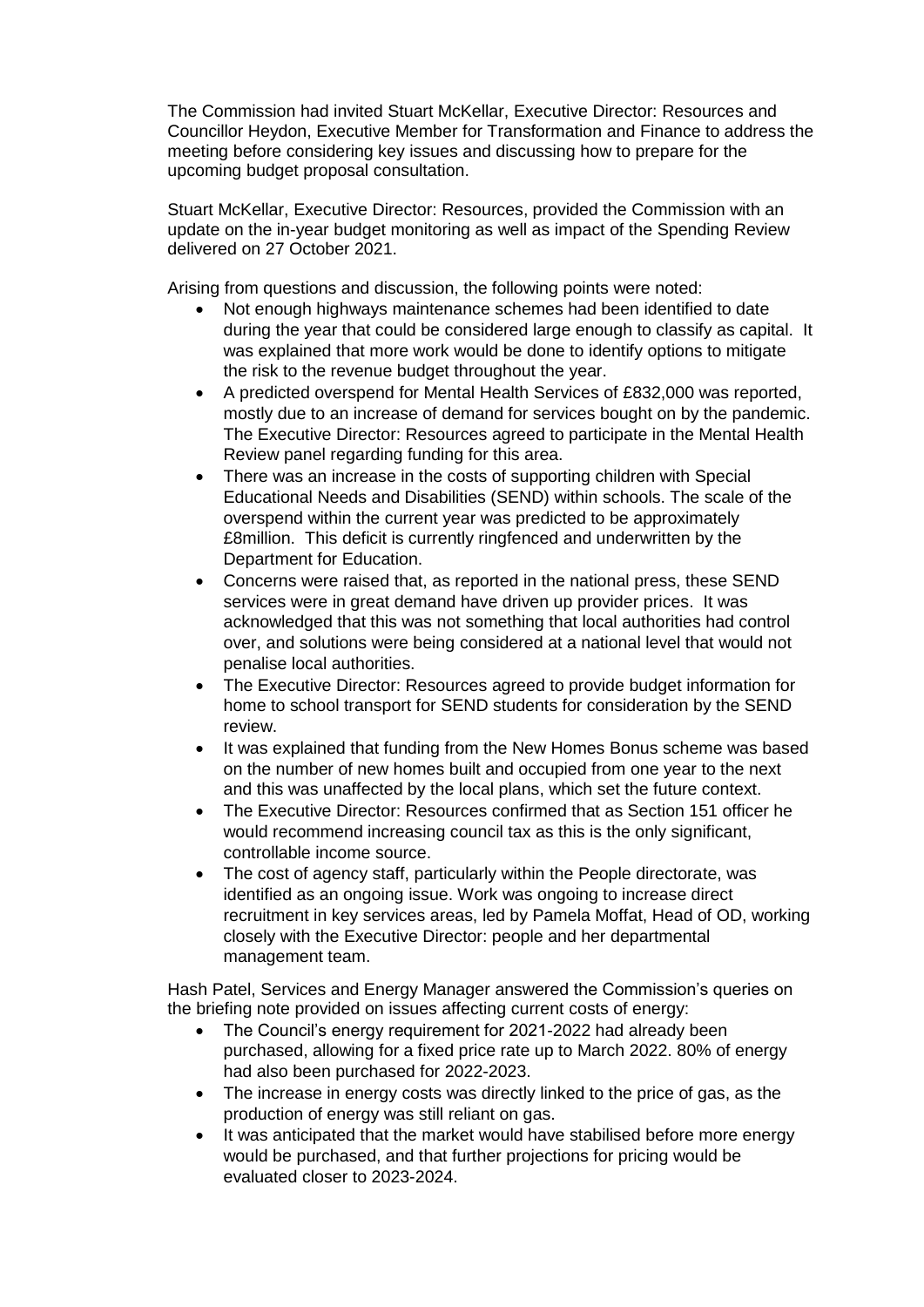Kevin Gibbs, Executive Director: Delivery updated the Commission on the staffing cost of supporting overview and scrutiny function noting that whilst the full-time equivalent resources had remained consistent the output from the Commission and its Panels had increased significantly.

The Chair of the Commission thanked all the contributors for their detailed reports and answering councillors' questions.

# 44. **Education, Skills and Growth O&S Panel review on Community Infrastructure Levy**

The Statutory Scrutiny Officer's report confirmed that the Panel had followed a good process to conduct this review.

The Chair of the Education, Skills and Growth Overview and Scrutiny Panel introduced the Community Infrastructure Levy (CIL) review report. Panel members wanted to explore and understand barriers that prevent Parish and Town Councils from spending CIL funding locally.

During the review Panel members found:

- the survey of parish and town councils found that:
	- o five out of six engage with their residents in some way over CIL funding;
	- $\circ$  all six councils have some strategy in place on how to spend CIL funding; and
	- o two of the councils had worked with Bracknell Forest Council to enhance the local area using CIL funding.
- the main themes the Panel addressed during this review included:
	- o CIL rates across the borough;
	- o unspent CIL funding;
	- o clarity about what CIL could be spent on;
	- o parish/town councils' communication with residents.
- the Panel found a difference in the way parish and town councils can spend CIL money, which borough and district councils cannot. The draft report would be corrected in this point, in particular the infographic, and was an example of how important clear guidance was.
- Foxes Den Café in Binfield and Crowthorne's Morgan Recreation Ground were both highlighted as projects of good practice using CIL funding.

Members scrutinised the review report. Arising from the discussion the following points were made:

- the impact of the review would be assessed by reviewing the recommendations after a year.
- although the legislation allowed for borough Councils to claw back unspent CIL funding it was not a widespread current custom and practice. Bedford Council was an example given who had a clawback policy for CIL funding in place.

**The Commission endorsed the recommendations within the Community Infrastructure Levy review report for submission to the Executive on 14 December 2021 and agreed to review the implementation of these recommendations after a year.**

45. **Work Programme Update**